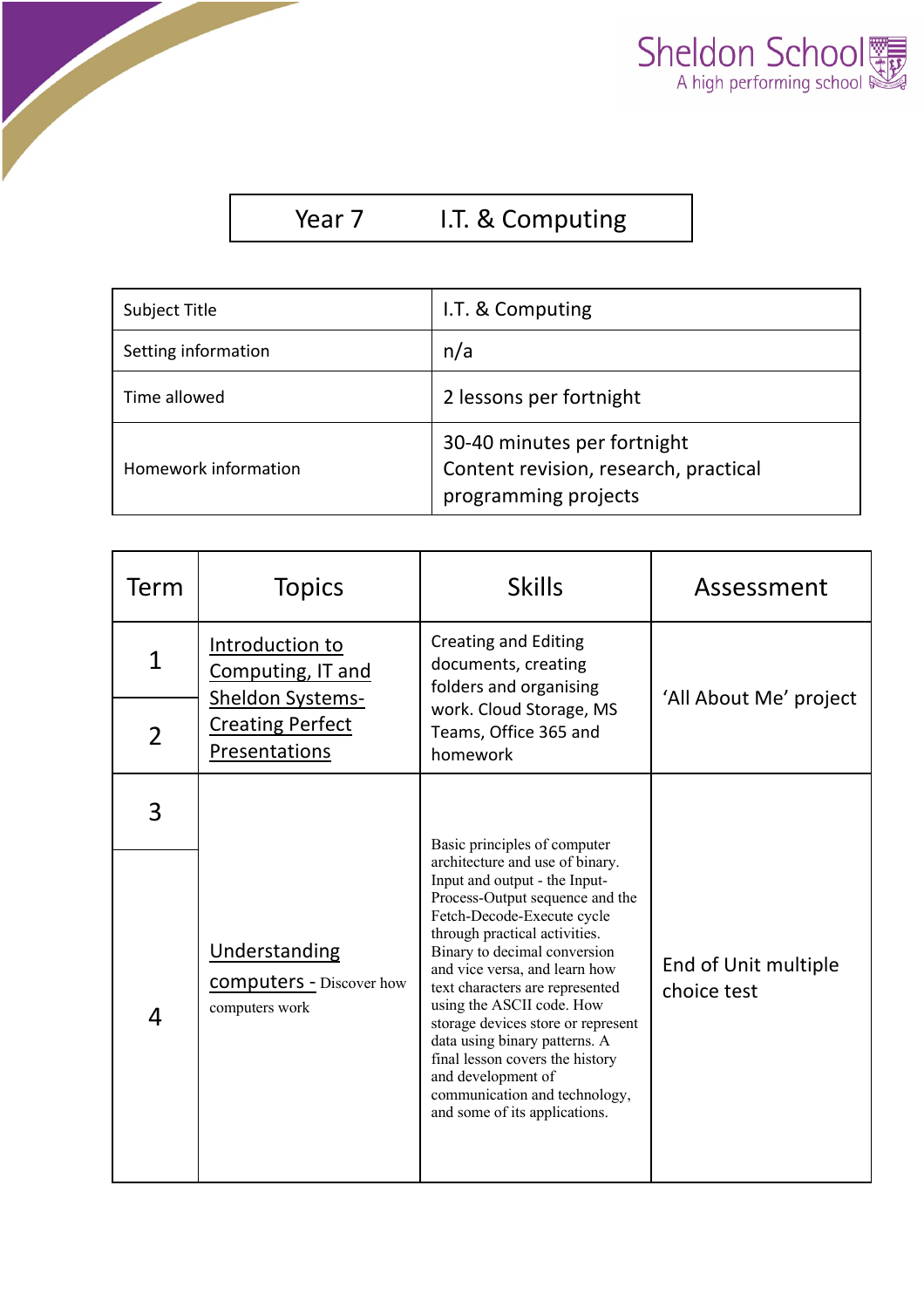| $\mathsf{L}$ | Animation and                   | Practical unit, learning about<br>how to create a sequence of<br>instructions to animate a story on      |                    |
|--------------|---------------------------------|----------------------------------------------------------------------------------------------------------|--------------------|
| b            | <b>Sequencing Using Scratch</b> | screen.<br>Covers programming topics such<br>as: sequence, Selection, iteration,<br>and general control. | <b>Coding Quiz</b> |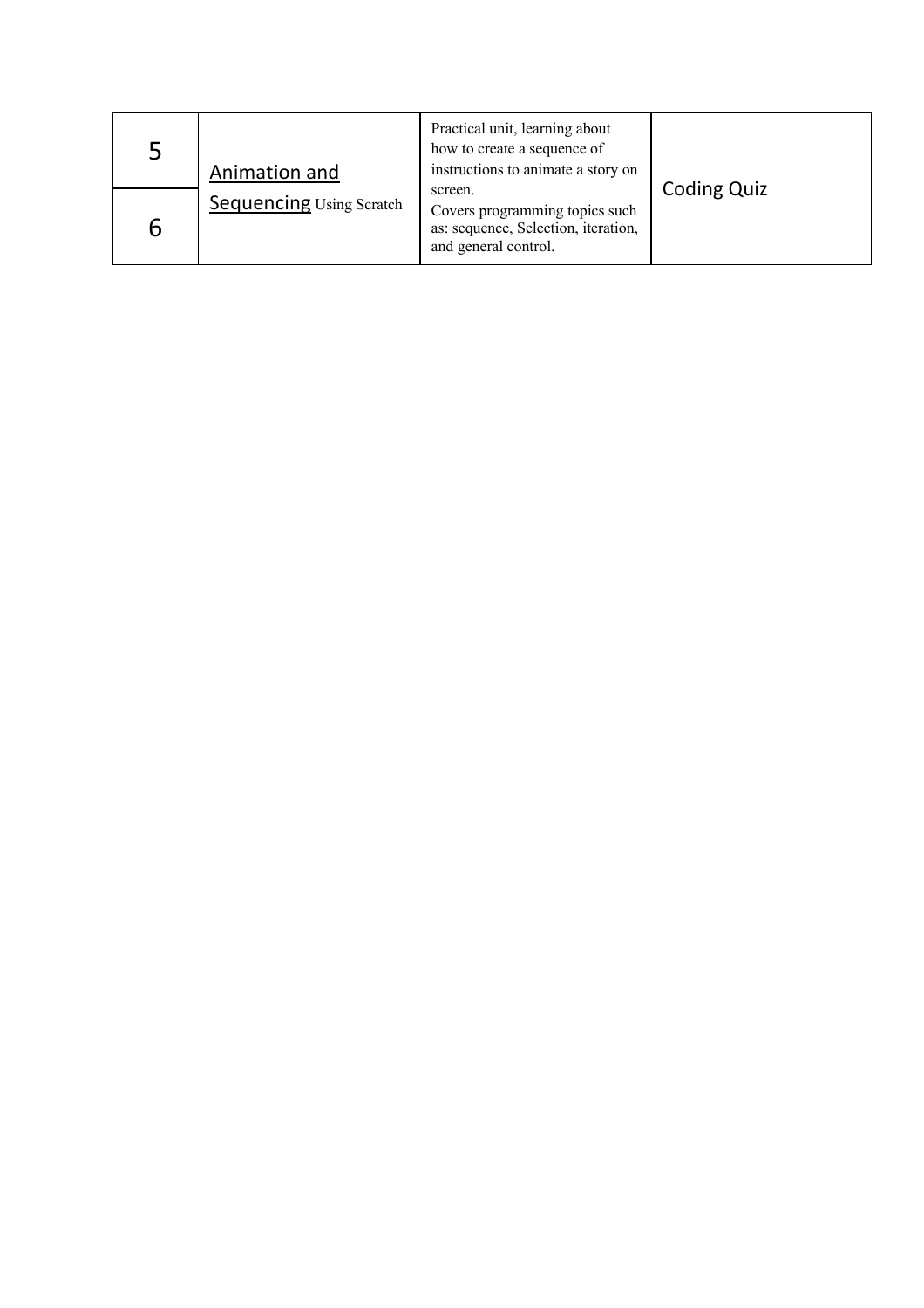

## Year 8 I.T. & Computing

| Subject Title        | I.T. & Computing                                                                             |  |
|----------------------|----------------------------------------------------------------------------------------------|--|
| Setting information  | n/a                                                                                          |  |
| Time allowed         | 2 lessons per fortnight                                                                      |  |
| Homework information | 30-40 minutes per fortnight<br>Content revision, research, practical<br>programming projects |  |

| Term                          | <b>Topics</b>                                                   | <b>Skills</b>                                                                                                                                          | Assessment              |
|-------------------------------|-----------------------------------------------------------------|--------------------------------------------------------------------------------------------------------------------------------------------------------|-------------------------|
| $\overline{1}$                | <b>Using</b><br>computers                                       | E-safety (cyber-bullying, phishing etc.),<br>and online profiles to give pupils a better<br>understanding and awareness of using                       |                         |
| $\overline{2}$                | safely,<br>effectively and<br>responsibly                       | social media. The functionality and<br>operation of email and search engines and<br>how to use them effectively are covered.                           | Multiple choice test    |
| 3                             | Computer crime<br>and cyber                                     | This unit covers some of the legal<br>safeguards regarding computer use,<br>including overviews of the Computer<br>Misuse Act, Data Protection Act and | Multiple choice test    |
| 4                             | security                                                        | Copyright Law and their implications for<br>computer use. Assessment for this unit is<br>by means of a multiple choice test.                           |                         |
| 5                             | Introduction to                                                 | <b>Computational Thinking</b><br>Program Design<br>Variables                                                                                           | <b>Programming Test</b> |
| Programming in<br>Python<br>6 | <b>Conditional statements</b><br>Creating basic games, and GUIs |                                                                                                                                                        |                         |